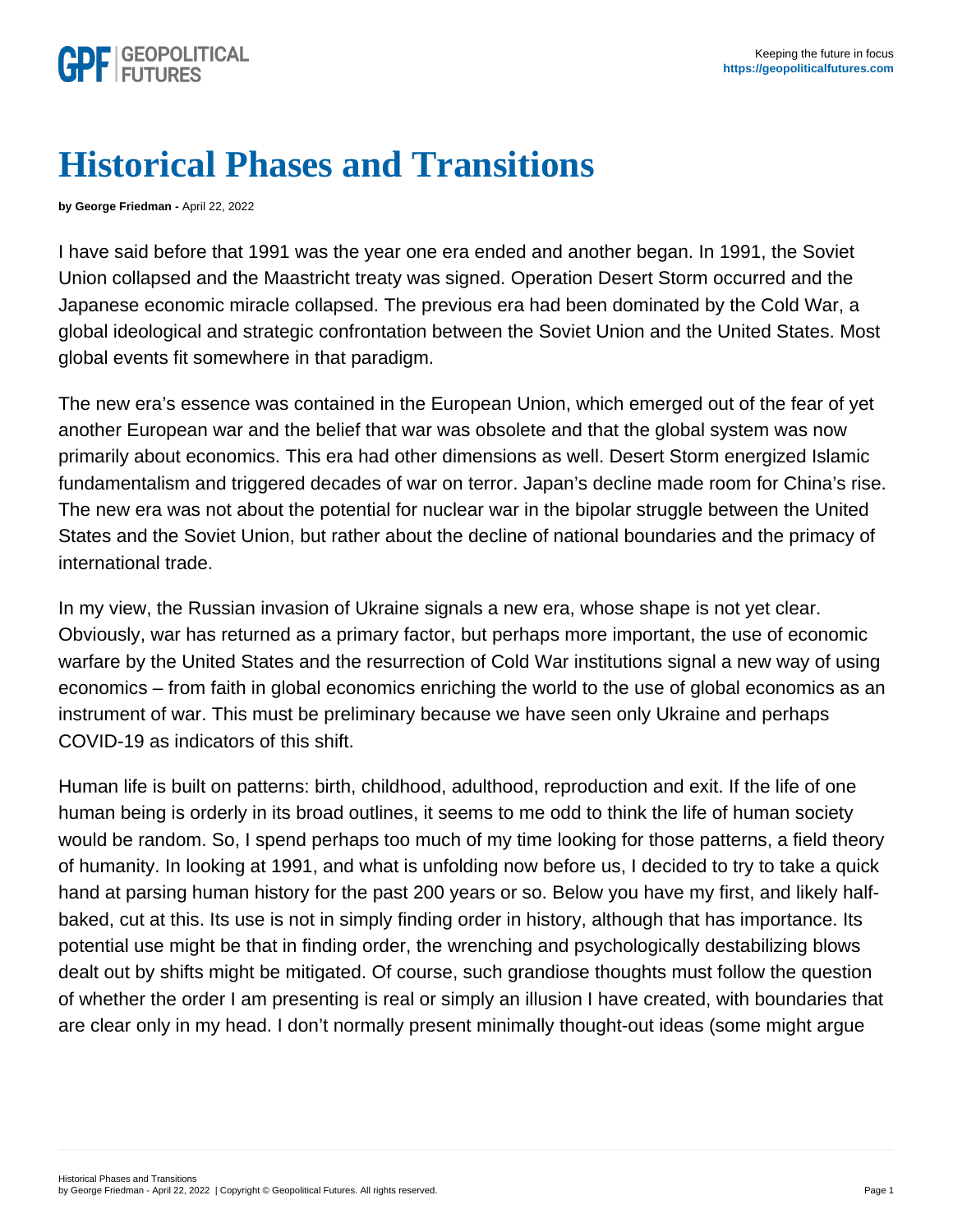with that), but in this case I thought it might have some value. It is something I have been playing with for some time, but it seems particularly significant in 2022. I have not tried to include the transitional events as I did in 1991 but simply to identify transitional points.

This is focused heavily on Europe, with minimal mentions of other continents, but that is because global history was forged and dominated by Europe for the past 200 years or so, transiting to other countries as drivers only in later epochs.

Five Epochs of History Since 1789 and the Emerging Sixth

1. 1789-1858 (69 years): Republicanism challenges the kingdoms of Europe

This epoch begins with the French Revolution and the rise of an attempt to reshape Europe into a single entity. A culture emerged of nation-states liberally governed, with the decline of the old European political and social order.

2. 1858-1914 (56 years): European empires dominate the globe

1858 marked the establishment of the British Raj in India and a definitive point in which much of the world, already under European intrusion and assault, found itself enveloped in European imperialism, where previously there were assaults but no systematic imperial system. Where France defined the previous epoch, Britain defined this one.

3. 1914-1945 (31 years): Europe tears itself apart, U.S. emerges

This epoch was dominated by European wars that resulted in the emergence of the United States as a dominant economic and military force, and in the collapse of the British imperial system.

4. 1945-1991 (46 years): Two ideologies of the Enlightenment become geopolitical

This period was dominated by the U.S.-Soviet struggle centered on Europe but fought globally. The global fear was of nuclear war, but the global reality was that the American economic and technical model dominated much of the world, supplanting the culture of European imperialism.

5. 1991-2022 (31 years): American triumph and the fantasy of global peace and prosperity

6. 2022-????